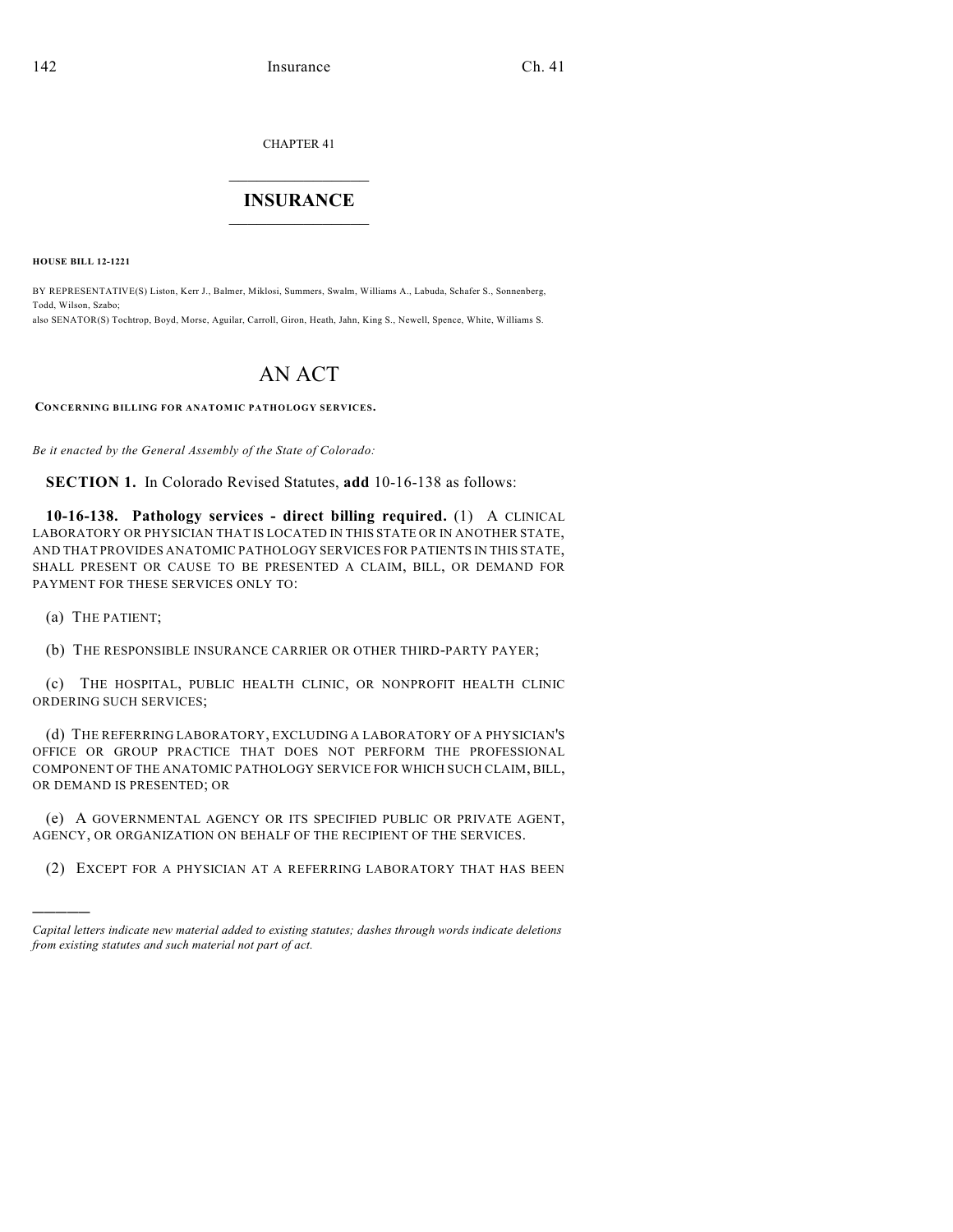## Ch. 41 Insurance 143

BILLED PURSUANT TO SUBSECTION (6) OF THIS SECTION, NO LICENSED PRACTITIONER IN THE STATE MAY, DIRECTLY OR INDIRECTLY,CHARGE,BILL, OR OTHERWISE SOLICIT PAYMENT FOR ANATOMIC PATHOLOGY SERVICES UNLESS THE SERVICES WERE RENDERED PERSONALLY BY THE LICENSED PRACTITIONER OR UNDER THE LICENSED PRACTITIONER'S DIRECT SUPERVISION IN ACCORDANCE WITH SECTION 353 OF THE "PUBLIC HEALTH SERVICE ACT", 42 U.S.C. SEC. 263a.

(3) A PATIENT, INSURER, THIRD-PARTY PAYER, HOSPITAL, PUBLIC HEALTH CLINIC, OR NONPROFIT HEALTH CLINIC IS NOT REQUIRED TO REIMBURSE A LICENSED PRACTITIONER FOR CHARGES OR CLAIMS SUBMITTED IN VIOLATION OF THIS SECTION.

(4) NOTHING IN THIS SECTION:

(a) MANDATES THE ASSIGNMENT OF BENEFITS FOR ANATOMIC PATHOLOGY SERVICES; OR

(b) PROHIBITS A GROUP PRACTICE, AS DEFINED IN 42 U.S.C. SEC. 1395nn (h) (4) (A) (i) TO (iv), FROM BILLING FOR ANATOMIC PATHOLOGY SERVICES WHEN A PHYSICIAN IN THE GROUP PRACTICE PERFORMS OR SUPERVISES ANATOMIC PATHOLOGY SERVICES IN A LABORATORY THAT IS OWNED AND OPERATED BY AT LEAST ONE MEMBER OF THE GROUP PRACTICE.

(5) FOR PURPOSES OF THIS SECTION, "ANATOMIC PATHOLOGY SERVICES" MEANS:

(a) HISTOPATHOLOGY OR SURGICAL PATHOLOGY, MEANING THE GROSS AND MICROSCOPIC EXAMINATION PERFORMED BY A PHYSICIAN OR UNDER THE SUPERVISION OF A PHYSICIAN, INCLUDING HISTOLOGIC PROCESSING;

(b) CYTOPATHOLOGY, MEANING THE MICROSCOPIC EXAMINATION OF CELLS FROM THE FOLLOWING:

- (I) FLUIDS;
- (II) ASPIRATES;
- (III) WASHINGS;
- (IV) BRUSHINGS; OR

(V) SMEARS,INCLUDINGTHE PAP TEST EXAMINATION PERFORMED BY A PHYSICIAN OR UNDER THE SUPERVISION OF A PHYSICIAN;

(c) HEMATOLOGY, MEANING THE MICROSCOPIC EVALUATION OF BONE MARROW ASPIRATES AND BIOPSIES PERFORMED BY A PHYSICIAN, OR UNDER THE SUPERVISION OF A PHYSICIAN, AND PERIPHERAL BLOOD SMEARS WHEN THE ATTENDING OR TREATING PHYSICIAN OR TECHNOLOGIST REQUESTS THAT A BLOOD SMEAR BE REVIEWED BY A PATHOLOGIST;

(d) SUBCELLULAR PATHOLOGY OR MOLECULAR PATHOLOGY, MEANING THE ASSESSMENT OF A PATIENT SPECIMEN FOR THE DETECTION, LOCALIZATION, MEASUREMENT, OR ANALYSIS OF ONE OR MORE PROTEIN OR NUCLEIC ACID TARGETS;